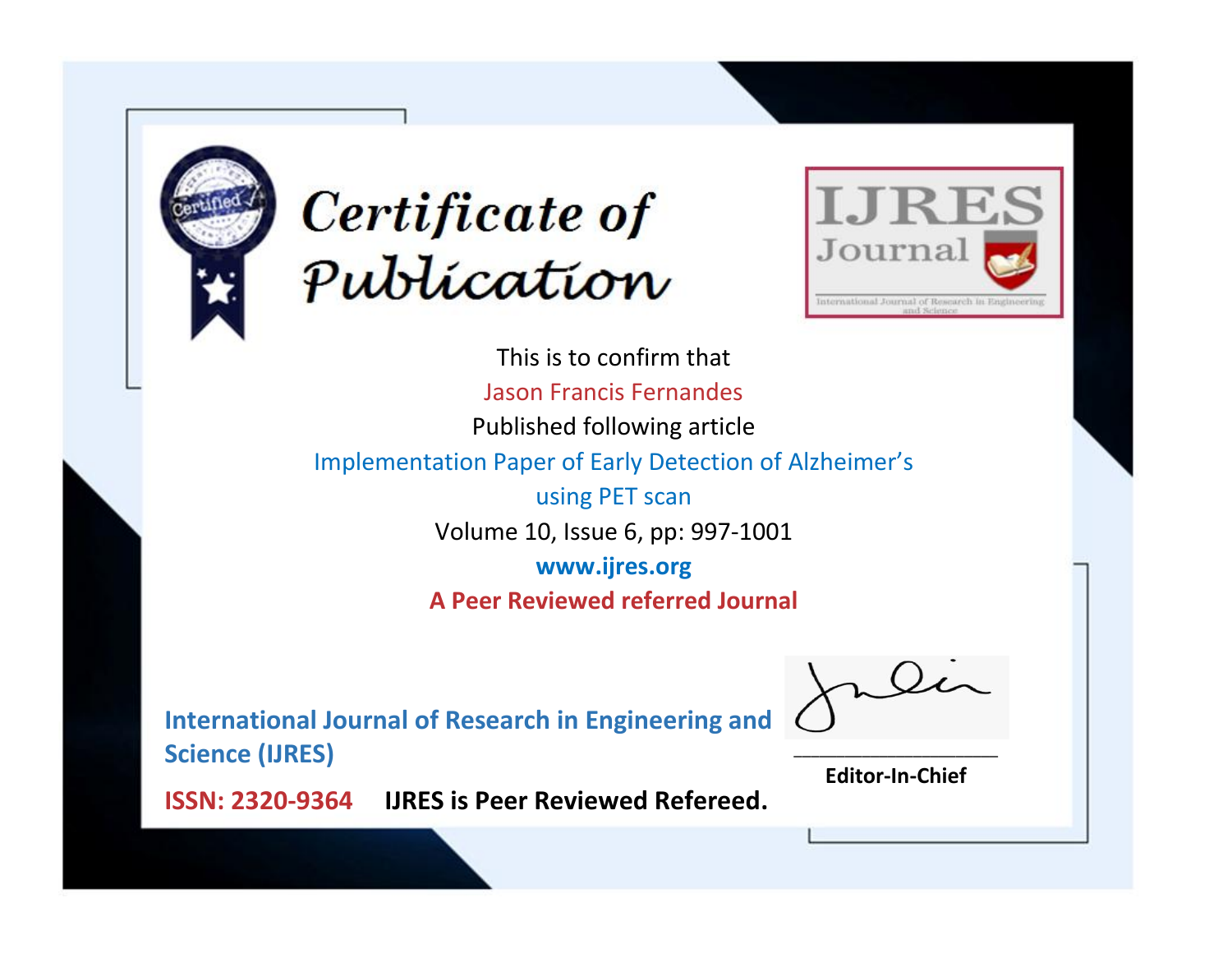



This is to confirm that

B Sampan

Published following article

Implementation Paper of Early Detection of Alzheimer's

using PET scan Volume 10, Issue 6, pp: 997-1001

**www.ijres.org**

**A Peer Reviewed referred Journal**

**International Journal of Research in Engineering and Science (IJRES)**

\_\_\_\_\_\_\_\_\_\_\_\_\_\_\_\_\_\_\_\_\_\_\_\_ **Editor-In-Chief**

**Journal.**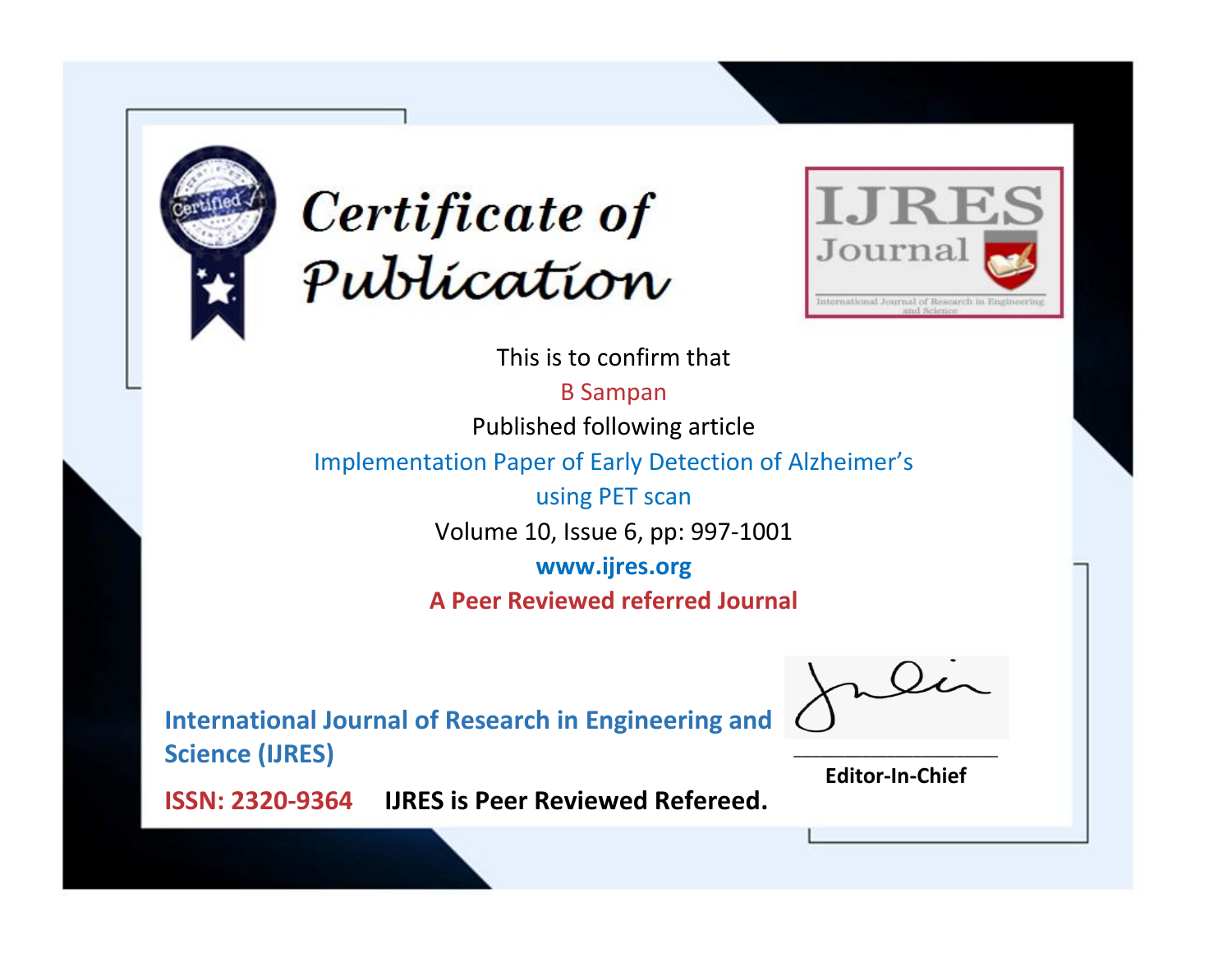



This is to confirm that

Manoj Kumar Published following article

Implementation Paper of Early Detection of Alzheimer's

using PET scan Volume 10, Issue 6, pp: 997-1001

**www.ijres.org**

**A Peer Reviewed referred Journal**

**International Journal of Research in Engineering and Science (IJRES)**

\_\_\_\_\_\_\_\_\_\_\_\_\_\_\_\_\_\_\_\_\_\_\_\_ **Editor-In-Chief**

**Journal.**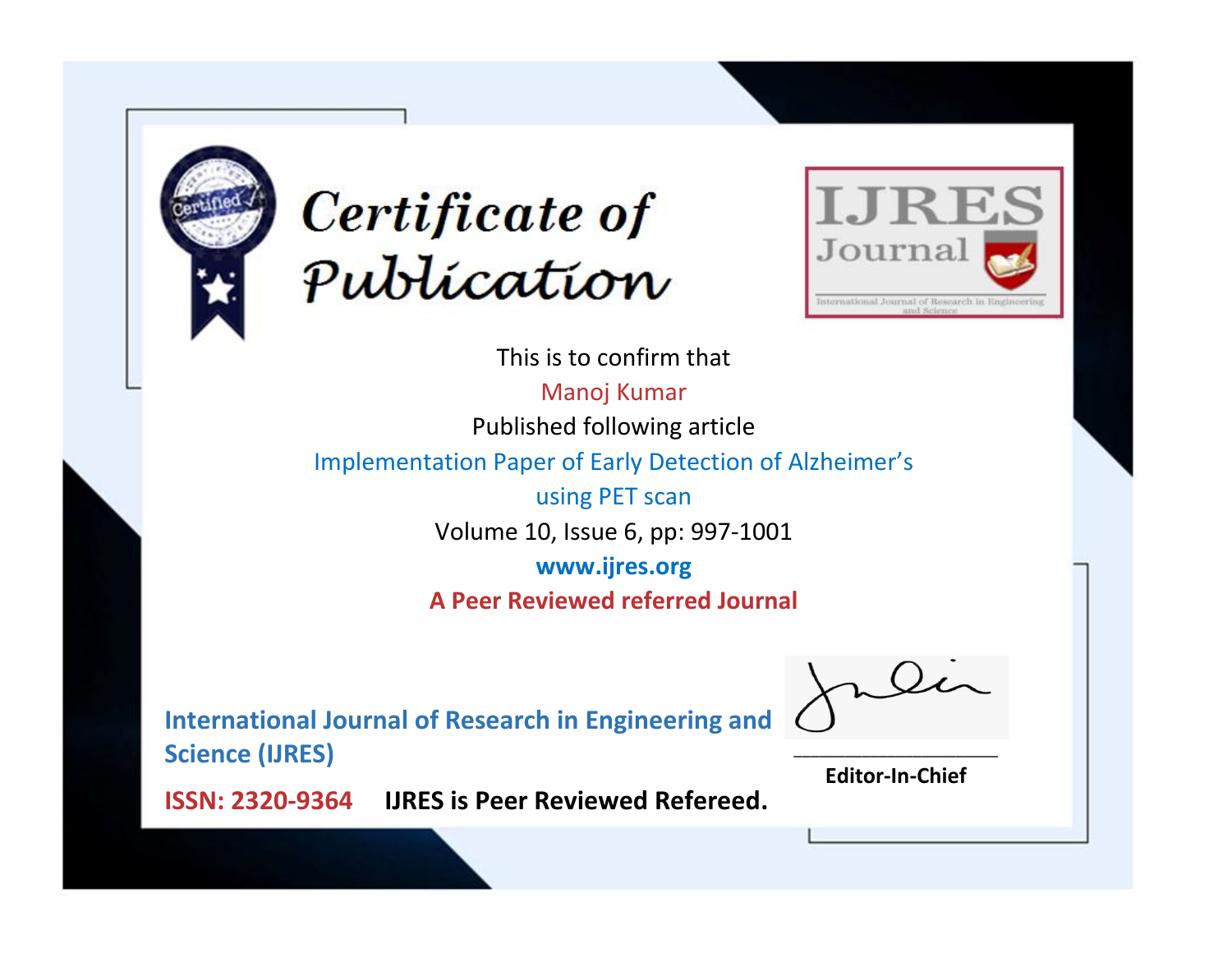



This is to confirm that

Nithin T R Published following article

Implementation Paper of Early Detection of Alzheimer's

using PET scan Volume 10, Issue 6, pp: 997-1001

**www.ijres.org**

**A Peer Reviewed referred Journal**

**International Journal of Research in Engineering and Science (IJRES)**

\_\_\_\_\_\_\_\_\_\_\_\_\_\_\_\_\_\_\_\_\_\_\_\_ **Editor-In-Chief**

**Journal.**